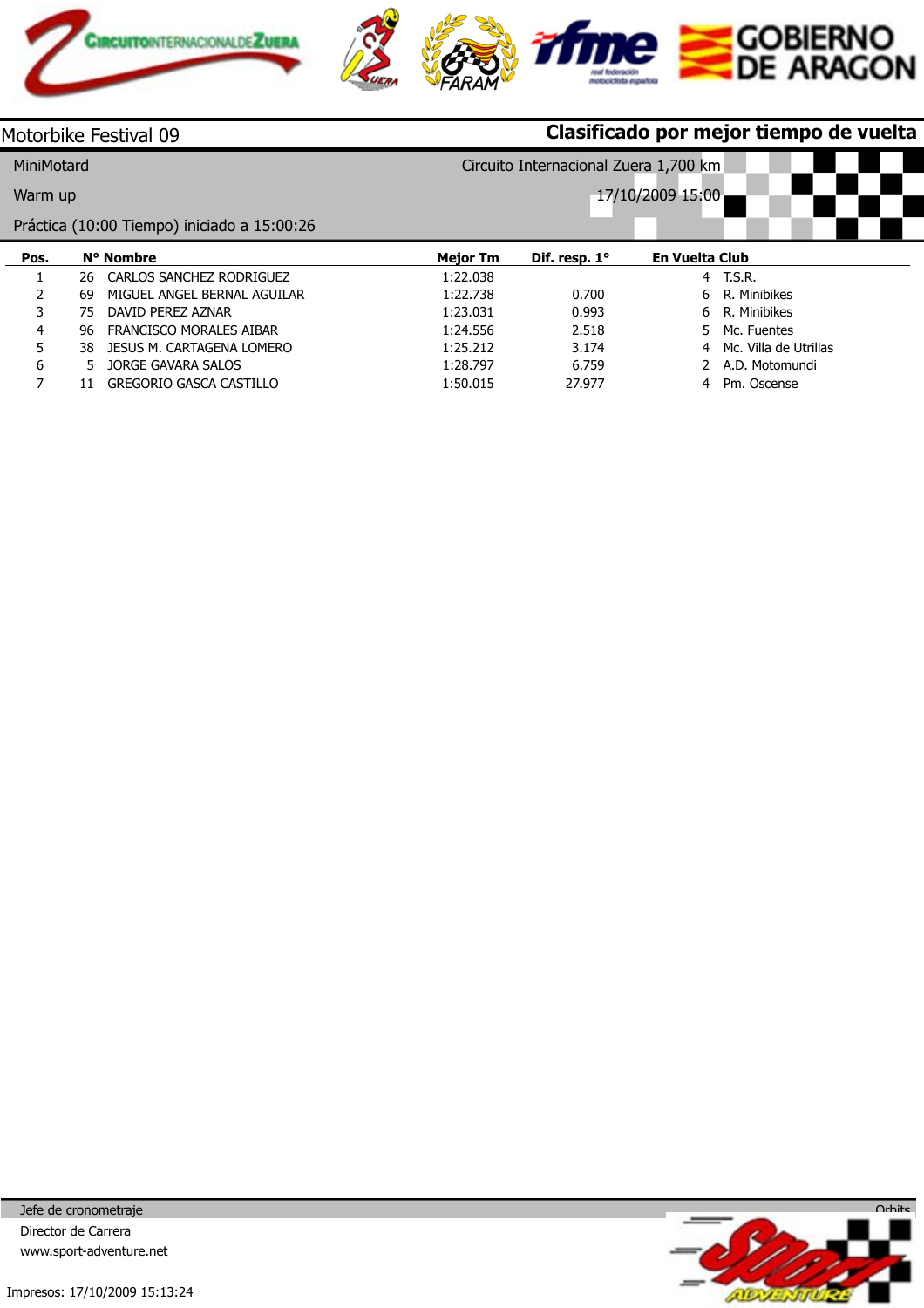

|            |     | Motorbike Festival 09                            | Clasificado por mejor tiempo de vuelta |                                       |                       |                         |  |  |
|------------|-----|--------------------------------------------------|----------------------------------------|---------------------------------------|-----------------------|-------------------------|--|--|
| MiniMotard |     |                                                  |                                        | Circuito Internacional Zuera 1,700 km |                       |                         |  |  |
|            |     | Entrenos Cronometrados                           |                                        |                                       | 17/10/2009 16:00      |                         |  |  |
|            |     | Clasificación (15:00 Tiempo) iniciado a 15:59:52 |                                        |                                       |                       |                         |  |  |
| Pos.       |     | N° Nombre                                        | <b>Mejor Tm</b>                        | Dif. resp. 1°                         | <b>En Vuelta Club</b> |                         |  |  |
|            | 38  | <b>JESUS M. CARTAGENA LOMERO</b>                 | 1:18.880                               |                                       |                       | 6 Mc. Villa de Utrillas |  |  |
|            | 26  | CARLOS SANCHEZ RODRIGUEZ                         | 1:20.487                               | 1.607                                 |                       | T.S.R.                  |  |  |
| 3          | 75  | DAVID PEREZ AZNAR                                | 1:22.208                               | 3.328                                 | 8                     | R. Minibikes            |  |  |
| 4          | 69  | MIGUEL ANGEL BERNAL AGUILAR                      | 1:22.463                               | 3.583                                 |                       | R. Minibikes            |  |  |
| 5          | 96  | FRANCISCO MORALES AIBAR                          | 1:25.279                               | 6.399                                 | 3                     | Mc. Fuentes             |  |  |
| 6          | 5.  | JORGE GAVARA SALOS                               | 1:27.736                               | 8.856                                 | 5.                    | A.D. Motomundi          |  |  |
| 7          | 58. | RAUL LAHUERTA SENDER                             | 1:30.899                               | 12.019                                | 6                     | Mc. Villa de Utrillas   |  |  |
| 8          |     | <b>GREGORIO GASCA CASTILLO</b>                   | 1:45.138                               | 26.258                                |                       | Pm. Oscense             |  |  |

Jefe de cronometraje Director de Carrera www.sport-adventure.net

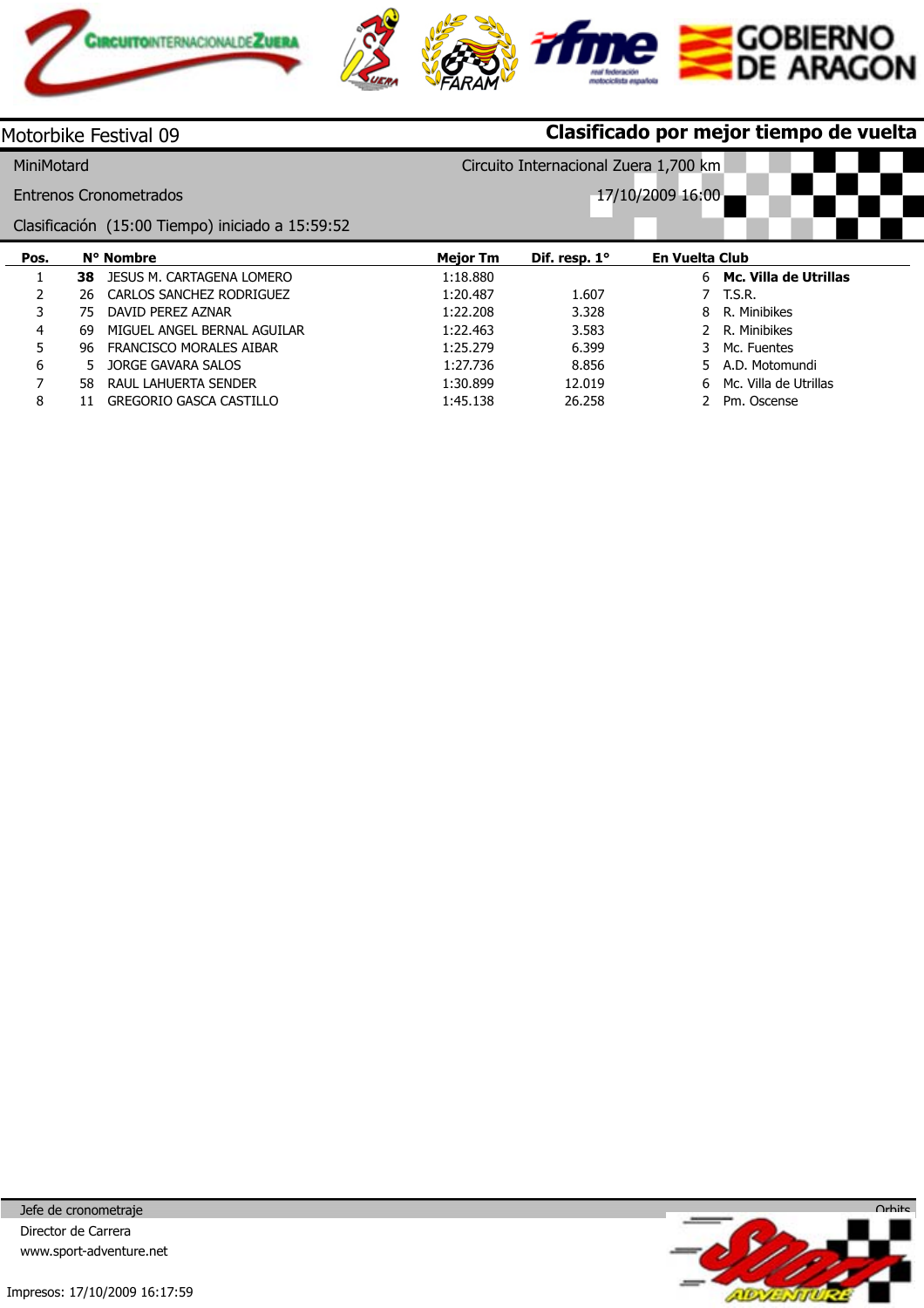

|               |     | Motorbike Festival 09                           |                |                                       |                  |                      | Clasificado por vueltas |  |
|---------------|-----|-------------------------------------------------|----------------|---------------------------------------|------------------|----------------------|-------------------------|--|
| MiniMotard    |     |                                                 |                | Circuito Internacional Zuera 1,700 km |                  |                      |                         |  |
| Primera Manga |     |                                                 |                |                                       | 17/10/2009 17:00 |                      |                         |  |
|               |     | Carrera (10:00 y 2 Vueltas) iniciado a 17:04:38 |                |                                       |                  |                      |                         |  |
| Pos.          |     | N° Nombre                                       | <b>Vueltas</b> | Dif. resp. $1^\circ$                  | Total T°         | <b>Mejor Tm Club</b> |                         |  |
|               | 38. | JESUS M. CARTAGENA LOMERO                       | 10             |                                       | 13:24.027        | 1:19.522             | Mc. Villa de Utrillas   |  |
| 2             | 26  | CARLOS SANCHEZ RODRIGUEZ                        | 10             | 3.121                                 | 13:27.148        | $1:19.932$ T.S.R.    |                         |  |
| 3             | 75  | DAVID PEREZ AZNAR                               | 10             | 25.024                                | 13:49.051        | 1:22.310             | R. Minibikes            |  |
| 4             | 69  | MIGUEL ANGEL BERNAL AGUILAR                     | 10             | 29.098                                | 13:53.125        | 1:22.570             | R. Minibikes            |  |
| 5             | 96  | <b>FRANCISCO MORALES AIBAR</b>                  | 10             | 1:03.793                              | 14:27.820        | 1:25.554             | Mc. Fuentes             |  |
| 6             | 5.  | JORGE GAVARA SALOS                              | 10             | 1:20.842                              | 14:44.869        | 1:27.031             | A.D. Motomundi          |  |
| 7             | 58. | RAUL LAHUERTA SENDER                            | 9              | 1 Vuelta                              | 13:50.973        | 1:30.027             | Mc. Villa de Utrillas   |  |
| 8             |     | <b>GREGORIO GASCA CASTILLO</b>                  | 8              | 2 Vueltas                             | 13:47.247        | 1:42.088             | Pm. Oscense             |  |

| <b>Margin of Victory</b>      | Avg. Speed | <b>Best Lap Tm</b> | <b>Best Spd</b> | Best Lap by                  |
|-------------------------------|------------|--------------------|-----------------|------------------------------|
| 3.121                         | 76,117     | 1:19.522           | 76,960          | 38 - JESUS M. CARTAGENA LOMI |
| Jefe de cronometraje          |            |                    |                 | <b>Orbits</b>                |
| Director de Carrera           |            |                    |                 |                              |
| www.sport-adventure.net       |            |                    |                 |                              |
|                               |            |                    |                 |                              |
| Impresos: 17/10/2009 17:20:32 |            |                    |                 |                              |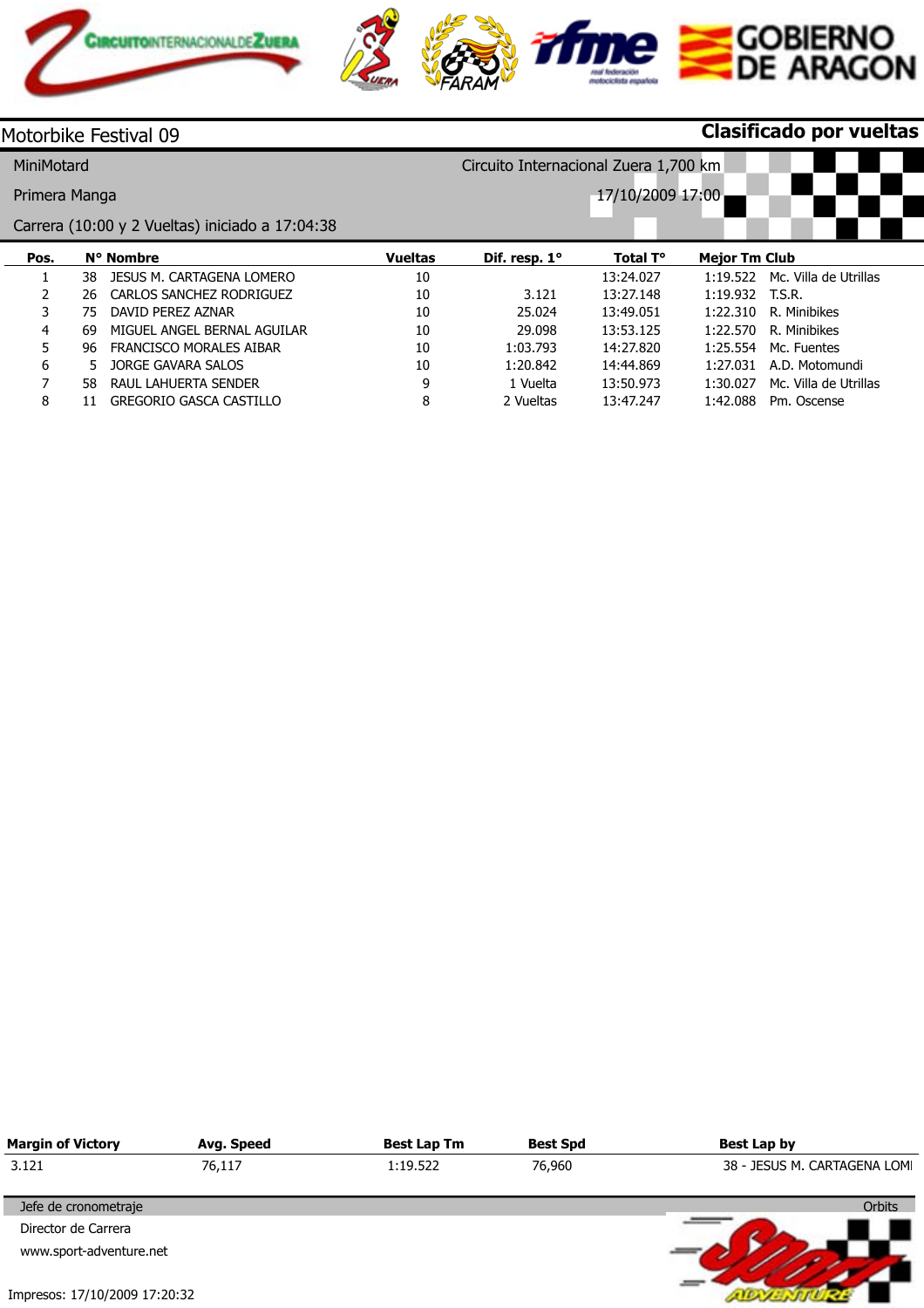

| Motorbike Festival 09    |    |                                                 |                |                                       |                  |                      | <b>Clasificado por vueltas</b> |  |
|--------------------------|----|-------------------------------------------------|----------------|---------------------------------------|------------------|----------------------|--------------------------------|--|
| MiniMotard               |    |                                                 |                | Circuito Internacional Zuera 1,700 km |                  |                      |                                |  |
| Primera Manga            |    |                                                 |                |                                       | 17/10/2009 17:00 |                      |                                |  |
|                          |    | Carrera (10:00 y 2 Vueltas) iniciado a 17:04:38 |                |                                       |                  |                      |                                |  |
| Pos.                     |    | N° Nombre                                       | <b>Vueltas</b> | Dif. resp. $1^\circ$                  | Total T°         | <b>Mejor Tm Club</b> |                                |  |
| Minimotard Open          |    |                                                 |                |                                       |                  |                      |                                |  |
|                          | 38 | <b>JESUS M. CARTAGENA LOMERO</b>                | 10             |                                       | 13:24.027        | 1:19.522             | Mc. Villa de Utrillas          |  |
| 2                        | 26 | CARLOS SANCHEZ RODRIGUEZ                        | 10             | 3.121                                 | 13:27.148        | 1:19.932             | T.S.R.                         |  |
| 3                        | 75 | DAVID PEREZ AZNAR                               | 10             | 25.024                                | 13:49.051        | 1:22.310             | R. Minibikes                   |  |
| 4                        | 69 | MIGUEL ANGEL BERNAL AGUILAR                     | 10             | 29.098                                | 13:53.125        | 1:22.570             | R. Minibikes                   |  |
| <b>Minimotard Series</b> |    |                                                 |                |                                       |                  |                      |                                |  |
|                          | 96 | <b>FRANCISCO MORALES AIBAR</b>                  | 10             |                                       | 14:27.820        | 1:25.554             | Mc. Fuentes                    |  |
| 2                        | 5. | <b>JORGE GAVARA SALOS</b>                       | 10             | 17.049                                | 14:44.869        | 1:27.031             | A.D. Motomundi                 |  |
| 3                        | 58 | RAUL LAHUERTA SENDER                            | 9              | 1 Vuelta                              | 13:50.973        | 1:30.027             | Mc. Villa de Utrillas          |  |
| 4                        | 11 | <b>GREGORIO GASCA CASTILLO</b>                  | 8              | 2 Vueltas                             | 13:47.247        | 1:42.088             | Pm. Oscense                    |  |

| <b>Margin of Victory</b>      | Avg. Speed | <b>Best Lap Tm</b> | <b>Best Spd</b> | <b>Best Lap by</b>           |
|-------------------------------|------------|--------------------|-----------------|------------------------------|
| 3.121                         | 76,117     | 1:19.522           | 76,960          | 38 - JESUS M. CARTAGENA LOMI |
| Jefe de cronometraje          |            |                    |                 | <b>Orbits</b>                |
| Director de Carrera           |            |                    |                 |                              |
| www.sport-adventure.net       |            |                    |                 |                              |
| Impresos: 17/10/2009 17:20:58 |            |                    |                 |                              |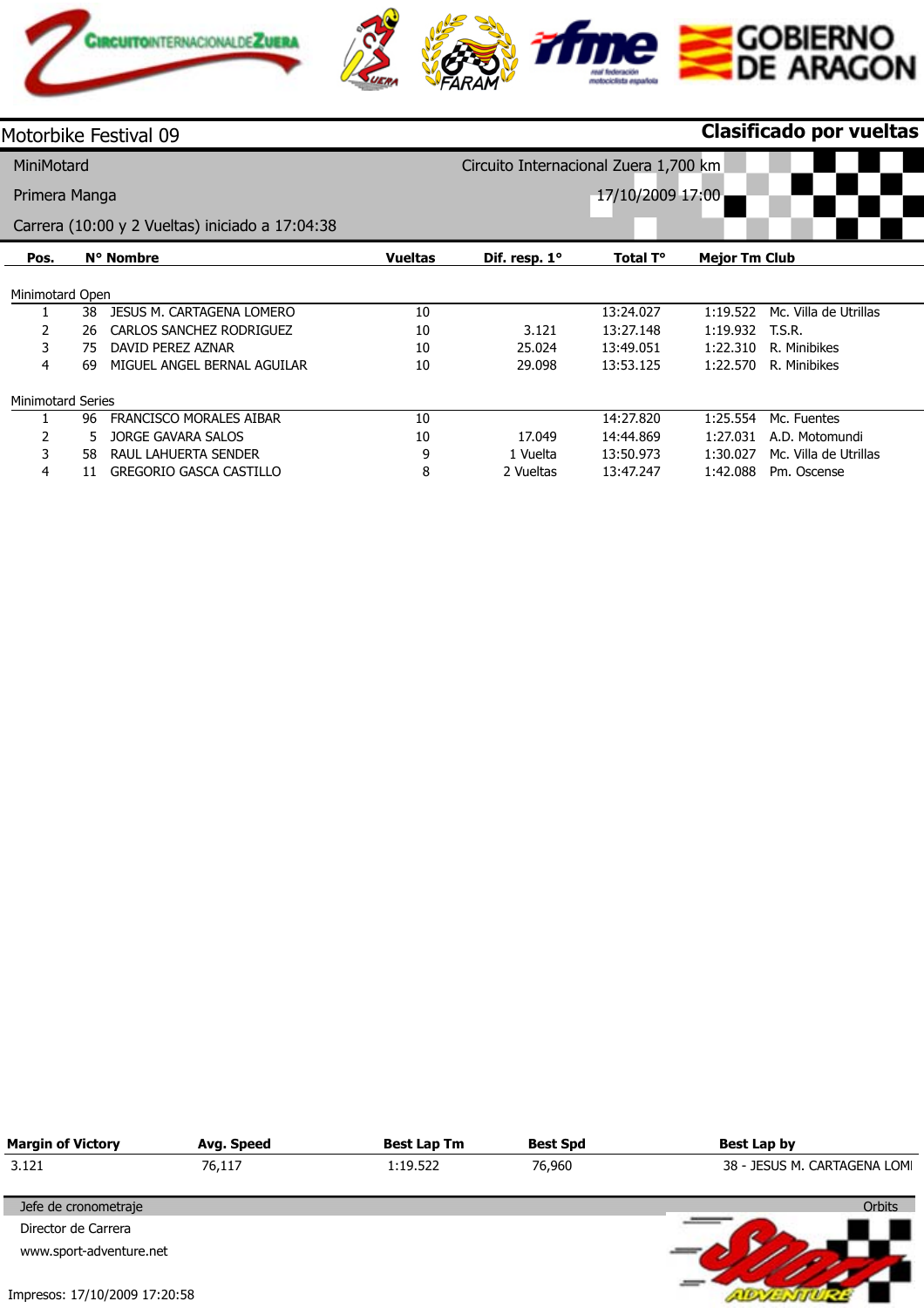

|                | Motorbike Festival 09                           |                |                                       |                  |                      | Clasificado por vueltas |  |
|----------------|-------------------------------------------------|----------------|---------------------------------------|------------------|----------------------|-------------------------|--|
| MiniMotard     |                                                 |                | Circuito Internacional Zuera 1,700 km |                  |                      |                         |  |
| Segunda Manga  |                                                 |                |                                       | 17/10/2009 18:00 |                      |                         |  |
|                | Carrera (10:00 y 2 Vueltas) iniciado a 17:57:22 |                |                                       |                  |                      |                         |  |
| Pos.           | N° Nombre                                       | <b>Vueltas</b> | Dif. resp. 1°                         | Total T°         | <b>Mejor Tm Club</b> |                         |  |
|                | JESUS M. CARTAGENA LOMERO<br>38                 | 10             |                                       | 13:24.868        | 1:19.691             | Mc. Villa de Utrillas   |  |
| $\overline{2}$ | CARLOS SANCHEZ RODRIGUEZ<br>26                  | 10             | 0.487                                 | 13:25.355        | 1:19.639             | T.S.R.                  |  |
| 3              | DAVID PEREZ AZNAR<br>75                         | 10             | 20.918                                | 13:45.786        | 1:21.671             | R. Minibikes            |  |
| 4              | MIGUEL ANGEL BERNAL AGUILAR<br>69               | 10             | 24.590                                | 13:49.458        | 1:22.284             | R. Minibikes            |  |
| 5              | FRANCISCO MORALES AIBAR<br>96                   | 10             | 1:23.518                              | 14:48.386        | 1:26.759             | Mc. Fuentes             |  |
| 6              | <b>GREGORIO GASCA CASTILLO</b><br>11            | 8              | 2 Vueltas                             | 13:38.642        | 1:41.198             | Pm. Oscense             |  |
|                | No clasificado $(75\% = 8$ Vueltas)             |                |                                       |                  |                      |                         |  |
|                | RAUL LAHUERTA SENDER<br>58.                     |                | 3 Vueltas                             | 14:21.415        | 1:29.638             | Mc. Villa de Utrillas   |  |
|                | JORGE GAVARA SALOS<br>5.                        | 6              | 4 Vueltas                             | 12:56.808        | 1:46.807             | A.D. Motomundi          |  |

| <b>Margin of Victory</b>      | Avg. Speed | <b>Best Lap Tm</b> | <b>Best Spd</b> | <b>Best Lap by</b>          |
|-------------------------------|------------|--------------------|-----------------|-----------------------------|
| 0.487                         | 76,037     | 1:19.639           | 76,847          | 26 - CARLOS SANCHEZ RODRIGI |
| Jefe de cronometraje          |            |                    |                 | <b>Orbits</b>               |
| Director de Carrera           |            |                    |                 |                             |
| www.sport-adventure.net       |            |                    |                 |                             |
|                               |            |                    |                 |                             |
| Impresos: 17/10/2009 18:12:56 |            |                    |                 |                             |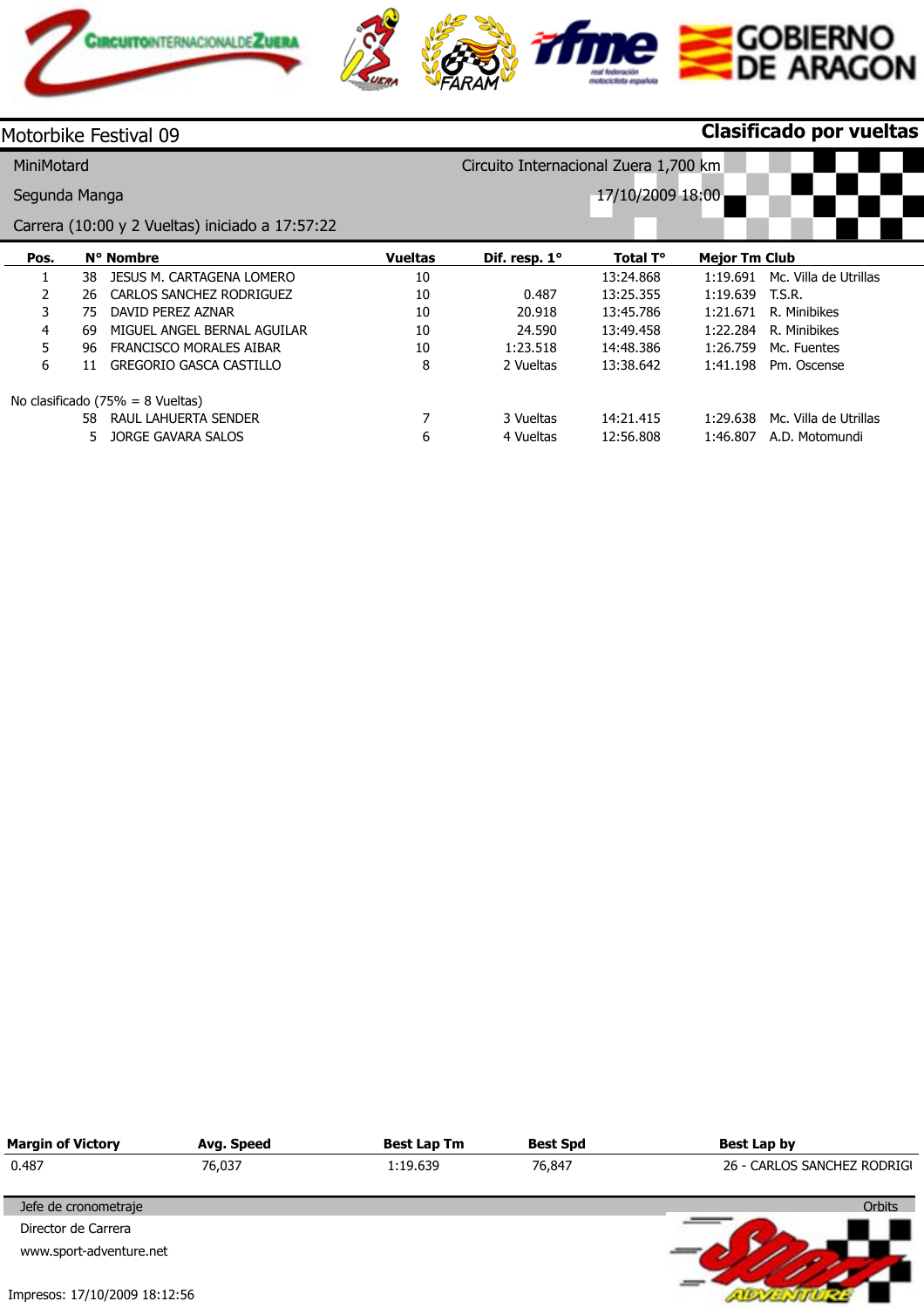

|                          |    | Motorbike Festival 09                           |                |                                       |                  |                      | <b>Clasificado por vueltas</b> |  |
|--------------------------|----|-------------------------------------------------|----------------|---------------------------------------|------------------|----------------------|--------------------------------|--|
| MiniMotard               |    |                                                 |                | Circuito Internacional Zuera 1,700 km |                  |                      |                                |  |
| Segunda Manga            |    |                                                 |                |                                       | 17/10/2009 18:00 |                      |                                |  |
|                          |    | Carrera (10:00 y 2 Vueltas) iniciado a 17:57:22 |                |                                       |                  |                      |                                |  |
| Pos.                     |    | N° Nombre                                       | <b>Vueltas</b> | Dif. resp. 1°                         | Total T°         | <b>Mejor Tm Club</b> |                                |  |
| Minimotard Open          |    |                                                 |                |                                       |                  |                      |                                |  |
|                          | 38 | JESUS M. CARTAGENA LOMERO                       | 10             |                                       | 13:24.868        | 1:19.691             | Mc. Villa de Utrillas          |  |
| 2                        | 26 | CARLOS SANCHEZ RODRIGUEZ                        | 10             | 0.487                                 | 13:25.355        | 1:19.639             | T.S.R.                         |  |
| 3                        | 75 | DAVID PEREZ AZNAR                               | 10             | 20.918                                | 13:45.786        | 1:21.671             | R. Minibikes                   |  |
| 4                        | 69 | MIGUEL ANGEL BERNAL AGUILAR                     | 10             | 24.590                                | 13:49.458        | 1:22.284             | R. Minibikes                   |  |
| <b>Minimotard Series</b> |    |                                                 |                |                                       |                  |                      |                                |  |
|                          | 96 | <b>FRANCISCO MORALES AIBAR</b>                  | 10             |                                       | 14:48.386        | 1:26.759             | Mc. Fuentes                    |  |
| 2                        | 11 | <b>GREGORIO GASCA CASTILLO</b>                  | 8              | 2 Vueltas                             | 13:38.642        | 1:41.198             | Pm. Oscense                    |  |
|                          |    | No clasificado $(75\% = 8$ Vueltas)             |                |                                       |                  |                      |                                |  |
|                          | 58 | RAUL LAHUERTA SENDER                            | 7              | 3 Vueltas                             | 14:21.415        | 1:29.638             | Mc. Villa de Utrillas          |  |
|                          | 5. | <b>JORGE GAVARA SALOS</b>                       | 6              | 4 Vueltas                             | 12:56.808        | 1:46.807             | A.D. Motomundi                 |  |

| <b>Margin of Victory</b>      | Avg. Speed | <b>Best Lap Tm</b> | <b>Best Spd</b> | <b>Best Lap by</b>          |
|-------------------------------|------------|--------------------|-----------------|-----------------------------|
| 0.487                         | 76,037     | 1:19.639           | 76,847          | 26 - CARLOS SANCHEZ RODRIGI |
| Jefe de cronometraje          |            |                    |                 | <b>Orbits</b>               |
| Director de Carrera           |            |                    |                 |                             |
| www.sport-adventure.net       |            |                    |                 |                             |
| Impresos: 17/10/2009 18:13:33 |            |                    |                 |                             |